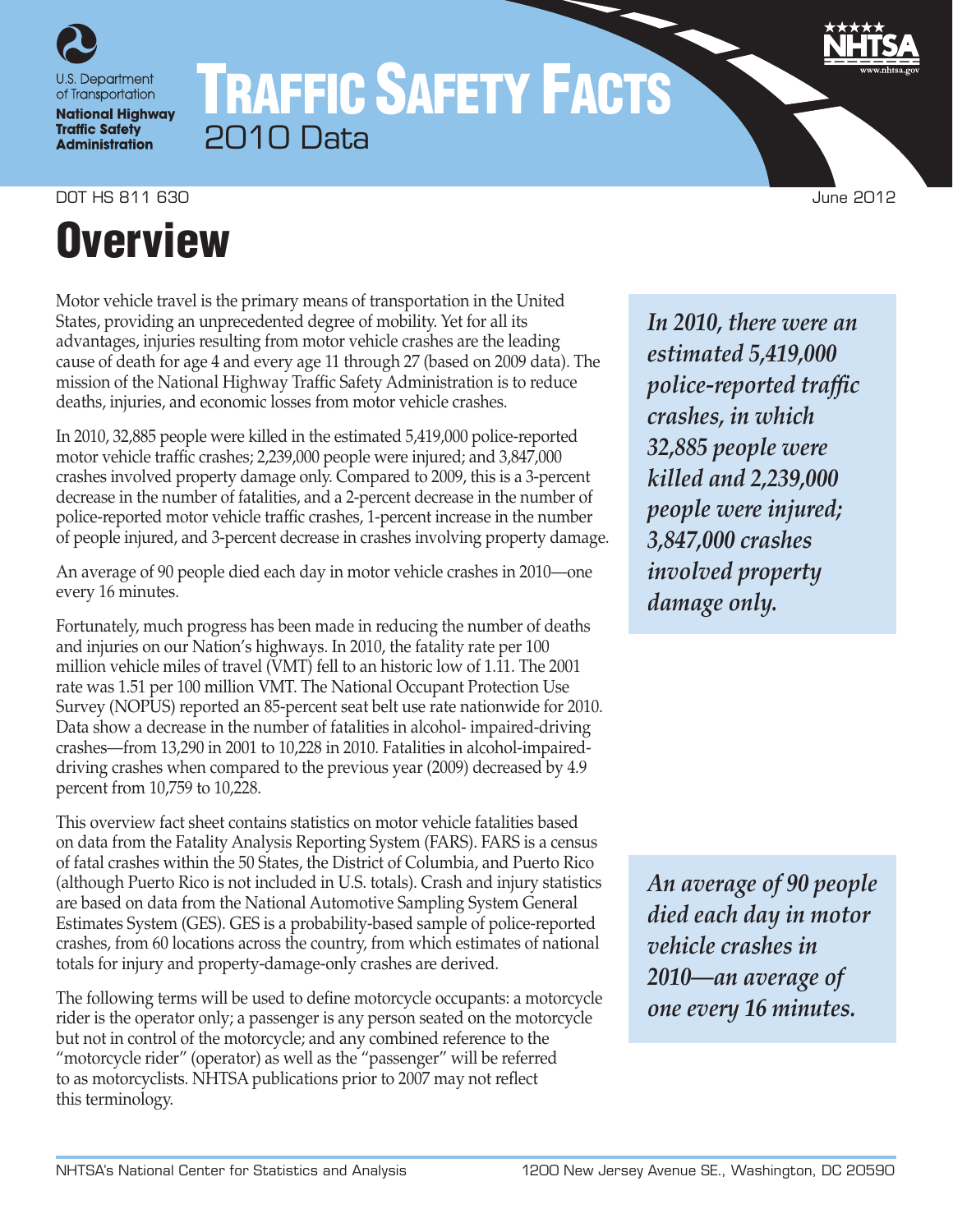| ahl<br>۳ |  |
|----------|--|

2

## **People Killed and Injured and Fatality and Injury Rates, 2001-2010**

| Year          | <b>Killed</b>  | <b>Resident</b><br><b>Population</b><br>(Thousands) | <b>Fatality</b><br><b>Rate per</b><br>100,000<br><b>Population</b> | <b>Licensed</b><br><b>Drivers</b><br>(Thousands) | <b>Fatality</b><br><b>Rate per</b><br>100,000<br><b>Licensed</b><br><b>Drivers</b> | <b>Registered</b><br><b>Motor</b><br><b>Vehicles</b><br>(Thousands) | <b>Fatality</b><br>Rate per<br>100,000<br><b>Registered</b><br><b>Vehicles</b> | <b>Vehicle Miles</b><br><b>Traveled</b><br>(Billions) | <b>Fatality</b><br><b>Rate per</b><br><b>100 Million</b><br><b>VMT</b> |  |  |
|---------------|----------------|-----------------------------------------------------|--------------------------------------------------------------------|--------------------------------------------------|------------------------------------------------------------------------------------|---------------------------------------------------------------------|--------------------------------------------------------------------------------|-------------------------------------------------------|------------------------------------------------------------------------|--|--|
| <b>Killed</b> |                |                                                     |                                                                    |                                                  |                                                                                    |                                                                     |                                                                                |                                                       |                                                                        |  |  |
| 2001          | 42,196         | 284,969                                             | 14.81                                                              | 191,276                                          | 22.06                                                                              | 221,230                                                             | 19.07                                                                          | 2,796                                                 | 1.51                                                                   |  |  |
| 2002          | 43,005         | 287,625                                             | 14.95                                                              | 194,602                                          | 22.10                                                                              | 225,685                                                             | 19.06                                                                          | 2,856                                                 | 1.51                                                                   |  |  |
| 2003          | 42,884         | 290,108                                             | 14.78                                                              | 196,166                                          | 21.86                                                                              | 230,633                                                             | 18.59                                                                          | 2,890                                                 | 1.48                                                                   |  |  |
| 2004          | 42,836         | 292,805                                             | 14.63                                                              | 198,889                                          | 21.54                                                                              | 237,949                                                             | 18.00                                                                          | 2,965                                                 | 1.44                                                                   |  |  |
| 2005          | 43,510         | 295,517                                             | 14.72                                                              | 200,549                                          | 21.70                                                                              | 245,628                                                             | 17.71                                                                          | 2,989                                                 | 1.46                                                                   |  |  |
| 2006          | 42,708         | 298,380                                             | 14.31                                                              | 202,810                                          | 21.06                                                                              | 251,415                                                             | 16.99                                                                          | 3,014                                                 | 1.42                                                                   |  |  |
| 2007          | 41,259         | 301,231                                             | 13.70                                                              | 205,742                                          | 20.05                                                                              | 257,472                                                             | 16.02                                                                          | 3,031                                                 | 1.36                                                                   |  |  |
| 2008          | 37,423         | 304,094                                             | 12.31                                                              | 208,321                                          | 17.96                                                                              | 259,360                                                             | 14.43                                                                          | 2,977                                                 | 1.26                                                                   |  |  |
| 2009          | 33,883         | 306,772                                             | 11.05                                                              | 209,618                                          | 16.16                                                                              | 258,958                                                             | 13.08                                                                          | 2,957                                                 | 1.15                                                                   |  |  |
| 2010          | 32,885         | 309,350                                             | 10.63                                                              | 210,115                                          | 15.65                                                                              | 260,252                                                             | 12.64                                                                          | 2,967                                                 | 1.11                                                                   |  |  |
| Year          | <b>Injured</b> | <b>Resident</b><br><b>Population</b><br>(Thousands) | <b>Injury Rate</b><br>per 100,000<br>population                    | <b>Licensed</b><br><b>Drivers</b><br>(Thousands) | <b>Injury Rate</b><br>per 100,000<br><b>Licensed</b><br><b>Drivers</b>             | <b>Registered</b><br><b>Motor</b><br><b>Vehicles</b><br>(Thousands) | <b>Injury Rate</b><br>per 100,000<br><b>Registered</b><br><b>Vehicles</b>      | <b>Vehicle Miles</b><br><b>Traveled</b><br>(Billions) | <b>Injury Rate</b><br>per 100<br><b>Million VMT</b>                    |  |  |
|               |                |                                                     |                                                                    |                                                  | <b>Injured</b>                                                                     |                                                                     |                                                                                |                                                       |                                                                        |  |  |
| 2001          | 3,033,000      | 284,969                                             | 1,064                                                              | 191,276                                          | 1,585                                                                              | 221,230                                                             | 1,371                                                                          | 2,796                                                 | 108                                                                    |  |  |
| 2002          | 2,926,000      | 287,625                                             | 1,017                                                              | 194,602                                          | 1,503                                                                              | 225,685                                                             | 1,296                                                                          | 2,856                                                 | 102                                                                    |  |  |
| 2003          | 2,889,000      | 290,108                                             | 996                                                                | 196,166                                          | 1,473                                                                              | 230,633                                                             | 1,252                                                                          | 2,890                                                 | 100                                                                    |  |  |
| 2004          | 2,788,000      | 292,805                                             | 952                                                                | 198,889                                          | 1,402                                                                              | 237,949                                                             | 1,172                                                                          | 2,965                                                 | 94                                                                     |  |  |
| 2005          | 2,699,000      | 295,517                                             | 913                                                                | 200,549                                          | 1,346                                                                              | 245,628                                                             | 1,099                                                                          | 2,989                                                 | 90                                                                     |  |  |
| 2006          | 2,575,000      | 298,380                                             | 863                                                                | 202,810                                          | 1,269                                                                              | 251,415                                                             | 1,024                                                                          | 3,014                                                 | 85                                                                     |  |  |
| 2007          | 2,491,000      | 301,231                                             | 827                                                                | 205,742                                          | 1,211                                                                              | 257,472                                                             | 967                                                                            | 3,031                                                 | 82                                                                     |  |  |
| 2008          | 2,346,000      | 304,094                                             | 771                                                                | 208,321                                          | 1,126                                                                              | 259,360                                                             | 904                                                                            | 2,977                                                 | 79                                                                     |  |  |
| 2009          | 2,217,000      | 306,772                                             | 723                                                                | 209,618                                          | 1,058                                                                              | 258,958                                                             | 856                                                                            | 2,957                                                 | 75                                                                     |  |  |
| 2010          | 2,239,000      | 309,350                                             | 724                                                                | 210,115                                          | 1,066                                                                              | 260,252                                                             | 860                                                                            | 2,967                                                 | 75                                                                     |  |  |

**Sources:** Vehicle Miles of Travel and Licensed Drivers — Federal Highway Administration; Registered Vehicles — R.L. Polk & Co. and Federal Highway Administration; Population — U.S. Bureau of the Census.

> The fatality rate per 100 million VMT in 2010 was 1.11, a decrease of 3.5 percent from 1.15 in 2009. The injury rate per 100 million VMT in 2010 was 75, no change from 2009. The fatality rate per 100,000 population was 10.63 in 2010, a decrease of 4 percent from the 2009 rate of 11.05.

> Vehicle occupants accounted for 71 percent and motorcyclists accounted for 14 percent of traffic fatalities in 2010. The remaining 15 percent were pedestrians, pedalcyclists, and other nonoccupants. Males accounted for 70 percent of all traffic fatalities, 69 percent of all pedestrian fatalities, and 86 percent of all pedalcyclist fatalities in 2010.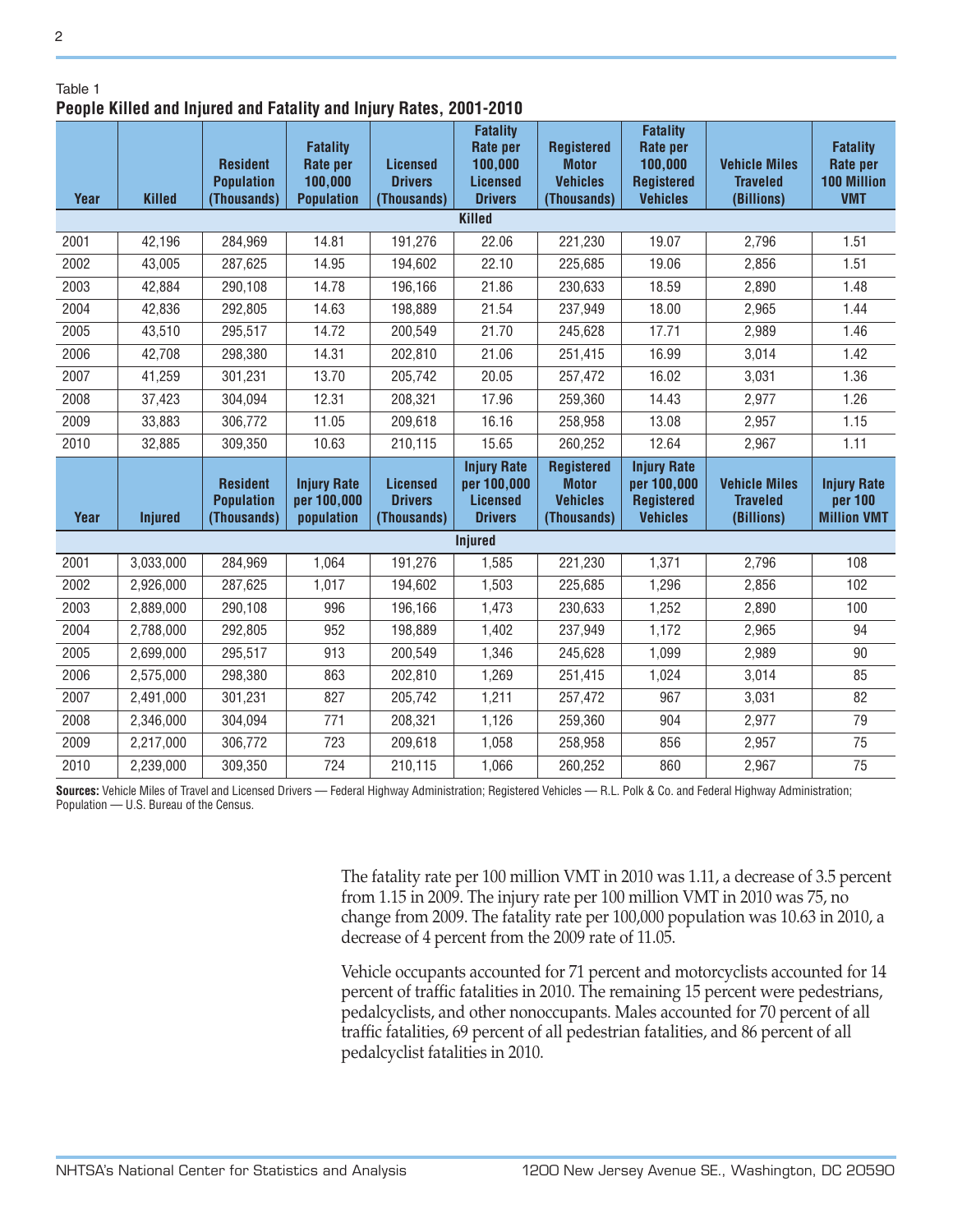#### Table 2 **Motor Vehicle Occupants, Motorcyclists, and Nonoccupants Killed and Injured, 2001-2010**

|      | <b>Occupants by Vehicle Type</b> |               |               |              |                |                |         | <b>Nonoccupants</b> |         |                |              |              |
|------|----------------------------------|---------------|---------------|--------------|----------------|----------------|---------|---------------------|---------|----------------|--------------|--------------|
|      | <b>Passenger</b>                 | Light         | <b>Large</b>  |              | Other/         |                | Motor-  | Pedes-              | Pedal-  | Other/         |              |              |
| Year | Cars                             | <b>Trucks</b> | <b>Trucks</b> | <b>Buses</b> | <b>Unknown</b> | <b>Total</b>   | cyclist | trian               | cyclist | <b>Unknown</b> | <b>Total</b> | <b>Total</b> |
|      | Killed                           |               |               |              |                |                |         |                     |         |                |              |              |
| 2001 | 20,320                           | 11,723        | 708           | 34           | 458            | 33,243         | 3,197   | 4,901               | 732     | 123            | 5,756        | 42,196       |
| 2002 | 20,569                           | 12,274        | 689           | 45           | 528            | 34,105         | 3,270   | 4,851               | 665     | 114            | 5,630        | 43,005       |
| 2003 | 19,725                           | 12,546        | 726           | 41           | 589            | 33,627         | 3,714   | 4,774               | 629     | 140            | 5,543        | 42,884       |
| 2004 | 19,192                           | 12,674        | 766           | 42           | 602            | 33,276         | 4,028   | 4,675               | 727     | 130            | 5,532        | 42,836       |
| 2005 | 18,512                           | 13,037        | 804           | 58           | 659            | 33,070         | 4,576   | 4,892               | 786     | 186            | 5,864        | 43,510       |
| 2006 | 17,925                           | 12,761        | 805           | 27           | 601            | 32,119         | 4,837   | 4,795               | 772     | 185            | 5,752        | 42,708       |
| 2007 | 16,614                           | 12,458        | 805           | 36           | 614            | 30,527         | 5,174   | 4,699               | 701     | 158            | 5,558        | 41,259       |
| 2008 | 14,646                           | 10,816        | 682           | 67           | 580            | 26,791         | 5,312   | 4,414               | 718     | 188            | 5,320        | 37,423       |
| 2009 | 13,135                           | 10,312        | 499           | 26           | 554            | 24,526         | 4,469   | 4,109               | 628     | 151            | 4,888        | 33,883       |
| 2010 | 12,435                           | 9,752         | 529           | 44           | 543            | 23,303         | 4,502   | 4,280               | 618     | 182            | 5,080        | 32,885       |
|      |                                  |               |               |              |                | <b>Injured</b> |         |                     |         |                |              |              |
| 2001 | 1,927,000                        | 861,000       | 29,000        | 15,000       | 9,000          | 2,841,000      | 60,000  | 78,000              | 45,000  | 8,000          | 131,000      | 3,033,000    |
| 2002 | 1,805,000                        | 879,000       | 26,000        | 19,000       | 6,000          | 2,735,000      | 65,000  | 71,000              | 48,000  | 7,000          | 126,000      | 2,926,000    |
| 2003 | 1,756,000                        | 889,000       | 27,000        | 18,000       | 7,000          | 2,697,000      | 67,000  | 70,000              | 46,000  | 8,000          | 124,000      | 2,889,000    |
| 2004 | 1,643,000                        | 900,000       | 27,000        | 16,000       | 7,000          | 2,594,000      | 76,000  | 68,000              | 41,000  | 9,000          | 118,000      | 2,788,000    |
| 2005 | 1,573,000                        | 872,000       | 27,000        | 11,000       | 10,000         | 2,494,000      | 87,000  | 64,000              | 45,000  | 8,000          | 118,000      | 2,699,000    |
| 2006 | 1,475,000                        | 857,000       | 23,000        | 10,000       | 11,000         | 2,375,000      | 88,000  | 61,000              | 44,000  | 7,000          | 112,000      | 2,575,000    |
| 2007 | 1,379,000                        | 841,000       | 23,000        | 12,000       | 8,000          | 2,264,000      | 103,000 | 70,000              | 43,000  | 10,000         | 124,000      | 2,491,000    |
| 2008 | 1,304,000                        | 768,000       | 23,000        | 15,000       | 9,000          | 2,120,000      | 96,000  | 69,000              | 52,000  | 9,000          | 130,000      | 2,346,000    |
| 2009 | 1,216,000                        | 759,000       | 17,000        | 12,000       | 7,000          | 2,011,000      | 90,000  | 59,000              | 51,000  | 7,000          | 116,000      | 2,217,000    |
| 2010 | 1,253,000                        | 733,000       | 20,000        | 17,000       | 5,000          | 2,027,000      | 82,000  | 70,000              | 52,000  | 8,000          | 130,000      | 2,239,000    |

# **Occupant Protection**

In 2010, 49 States and the District of Columbia had seat belt use laws in effect. Use rates vary widely from State to State, reflecting factors such as differences in public attitudes, enforcement practices, legal provisions, and public information and education programs.

From 1975 through 2010, NHTSA estimates that seat belts saved the lives of 280,486 passenger vehicle occupants age 5 and older, including 12,546 lives saved in 2010. If all passenger vehicle occupants age 5 and older wore seat belts, an estimated 15,887 lives (that is, an additional 3,341) would have been saved in 2010.

In 2010, it is estimated that 303 children under age 5 were saved as a result of child restraint use, which includes child safety seats and seat belts. Among children, an estimated 9,611 lives were saved by restraints from 1975 through 2010.

*NHTSA estimates that 12,546 lives were saved in 2010 by the use of seat belts.*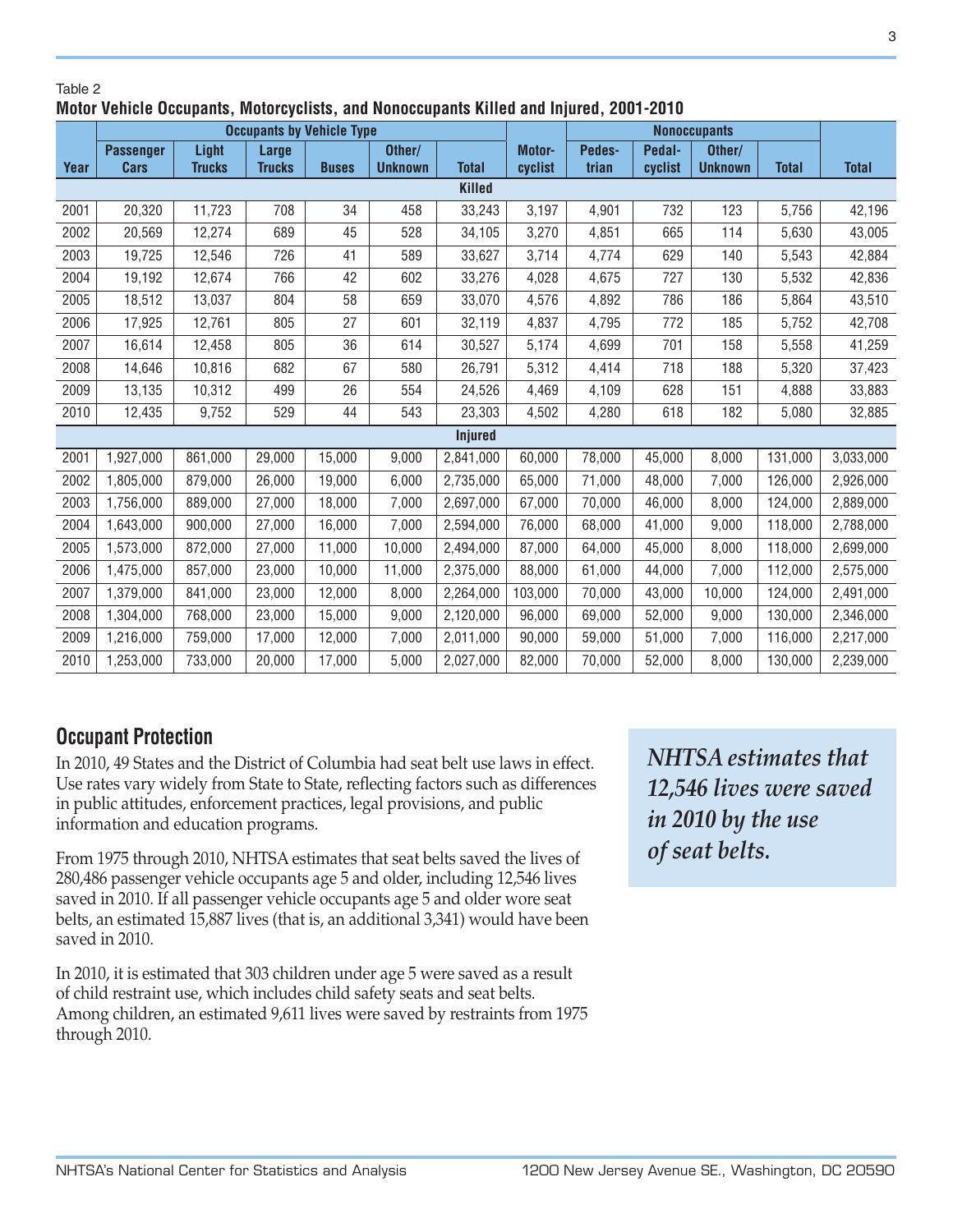In 2010, 29 percent of passenger car occupants and 33 percent of light-truck occupants involved in fatal crashes were unrestrained.

**Important Safety Information**

Children in rear-facing child safety seats should not be placed in the front seat of cars equipped with passenger-side frontal air bags. The impact of a deploying air bag striking a rear-facing child safety seat could result in injury to the child. NHTSA also recommends that children age 12 and under sit in the rear seat away from the force of a deploying frontal air bag.

*Alcohol-impaireddriving fatalities fell to 10,228 in 2010—31 percent of all traffic fatalities for the year.* In fatal crashes, 78 percent of passenger vehicle occupants who were totally ejected from vehicles were killed. Seat belts are effective in preventing total ejections: only 1 percent of the occupants reported to have been using restraints were totally ejected, compared with 32 percent of the unrestrained occupants.

Table 3 shows belt use for passenger vehicle occupants for 2010 compared to belt use in 2001.

#### Table 3 **Restraint Use Rates for Passenger Vehicle Occupants in Fatal Crashes, 2001 and 2010**

|                         | <b>Restraint Use Rate (Percent)</b> |      |  |  |  |
|-------------------------|-------------------------------------|------|--|--|--|
| <b>Type of Occupant</b> | 2001                                | 2010 |  |  |  |
| <b>Drivers</b>          | 62                                  | 70   |  |  |  |
| All Passengers          | 54                                  | 66   |  |  |  |
| <b>Front Seat</b>       | 61                                  | 72   |  |  |  |
| <b>Rear Seat</b>        | 51                                  | 63   |  |  |  |
| 4 Years Old and Younger | 78                                  | 87   |  |  |  |
| 5 Years Old and Older   | 52                                  | 64   |  |  |  |
| All Occupants           | 59                                  | 69   |  |  |  |

## **Alcohol**

Drivers are considered to be alcohol-impaired when their blood alcohol concentration (BAC) is .08 grams per deciliter  $(g/dL)$  or higher. Thus, any fatality occurring in a crash involving a driver with a BAC of .08 or higher is considered to be an alcohol-impaired-driving fatality. The term "driver" refers to the operator of any motor vehicle, including a motorcycle.

In 2010, there were 10,228 alcohol-impaired-driving fatalities. This is a decrease of 4.9 percent compared to 2009 (10,759), and it represents an average of one alcohol-impaired-driving fatality every 51 minutes.

The 10,228 alcohol-impaired-driving fatalities in 2010 (31% of total traffic fatalities) represent a 23-percent decrease from the 13,290 alcohol- impaireddriving fatalities reported in 2001 (31% of the total).

Over 1.41 million drivers were arrested in 2010 for driving under the influence of alcohol or narcotics (FBI's Uniform Crime Report, 2010). This is an arrest rate of 1 for every 149 licensed drivers in the United States (based on 2010 figures).

In fatal crashes in 2010, 28 percent of motorcycle riders had a BAC level of .08 g/dL or higher, as compared with 23 percent for drivers of passenger cars, 22 percent for light-truck drivers, and 2 percent for drivers of large trucks.

In fatal crashes in 2010, the highest percentages of drivers with BAC levels of .08 g/dL or higher were recorded for drivers 21 to 24 years old (34%), followed by ages 25 to 34 (30%) and 35 to 44 (25%).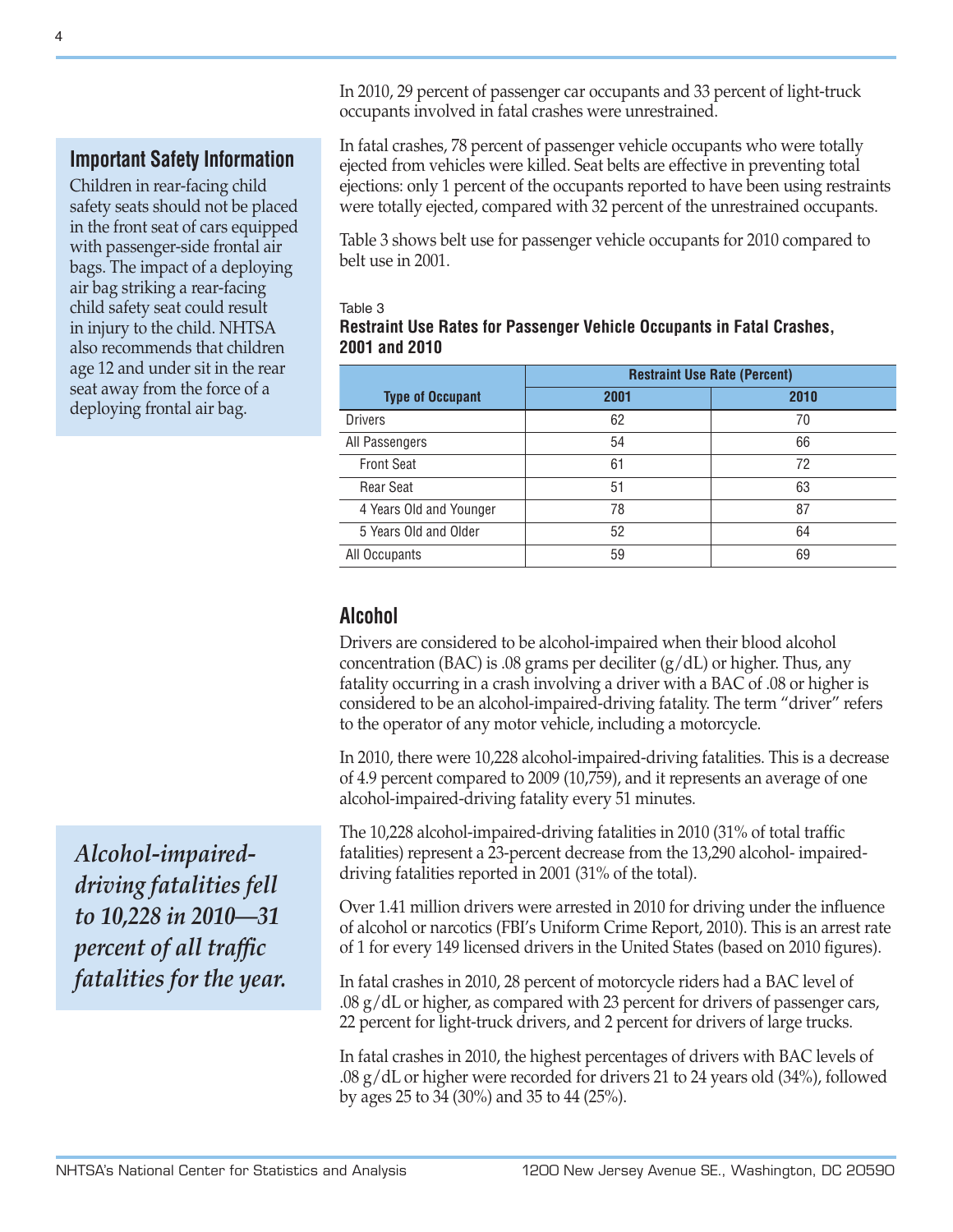#### Figure 1 **Drivers With BAC Levels of .08 or Higher Involved in Fatal Crashes by Age Group, 2010**



*The highest percentage of drivers in fatal crashes who had BAC levels of .08 g/dL or higher was for drivers 21 to 24 years old.*

Drivers with a BAC of .08 g/dL or higher involved in fatal crashes were four times more likely to have a prior conviction for driving while impaired (DWI) than were drivers with no alcohol (8% and 2%, respectively).

#### Figure 2

#### **Previous Driving Records of Drivers Involved in Fatal Traffic Crashes by BAC, 2010**



*Drivers with a BAC level of .08 or higher in fatal crashes were four times more likely to have a prior conviction for driving while impaired than were drivers with no alcohol.*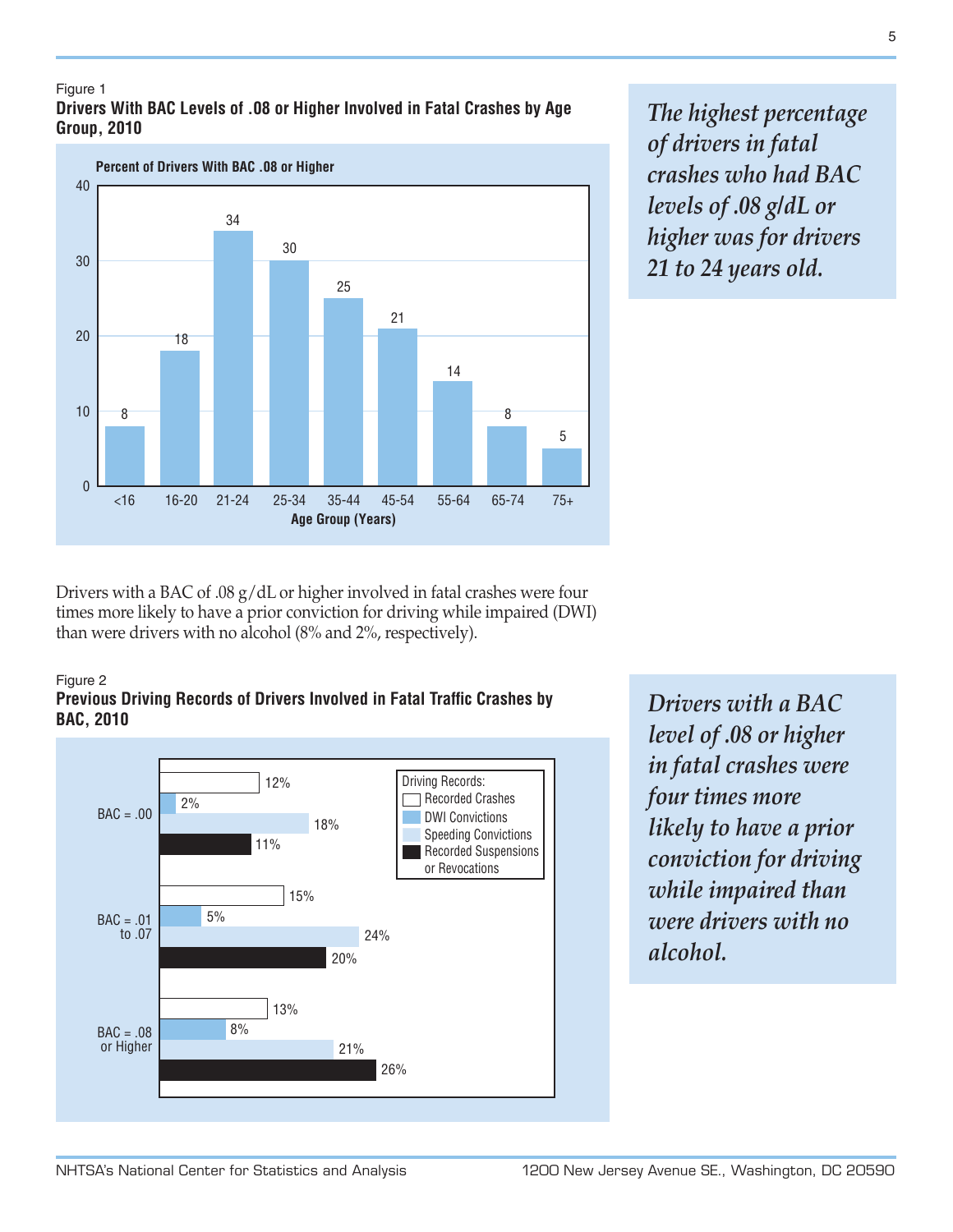## **Speeding**

NHTSA considers a crash to be speeding-related if the driver was charged with a speeding-related offense or if an officer indicated that racing, driving too fast for conditions, or exceeding the posted speed limit was a contributing factor in the crash.

Table 4

#### **Fatalities in Motor Vehicle Traffic Crashes by Speeding Involvement, 2001–2010**

|      | <b>Speeding</b> |                | <b>Not Speeding</b> |                |
|------|-----------------|----------------|---------------------|----------------|
| Year | <b>Number</b>   | <b>Percent</b> | <b>Number</b>       | <b>Percent</b> |
| 2001 | 12,924          | 31             | 29,272              | 69             |
| 2002 | 13,799          | 32             | 29,206              | 68             |
| 2003 | 13,499          | 31             | 29,385              | 69             |
| 2004 | 13,291          | 31             | 29,545              | 69             |
| 2005 | 13,583          | 31             | 29,927              | 69             |
| 2006 | 13,609          | 32             | 29,099              | 68             |
| 2007 | 13,140          | 32             | 28,119              | 68             |
| 2008 | 11.767          | 31             | 25.656              | 69             |
| 2009 | 10,664          | 31             | 23,219              | 69             |
| 2010 | 10,395          | 32             | 22,490              | 68             |

For drivers involved in fatal crashes, young males are the most likely to be speeding. In 2010, 39 percent of the 15- to 20-year-old and 21- to 24-year-old male drivers who were involved in fatal crashes were speeding at the time of the crash.

Speeding is one of the most prevalent factors contributing to traffic crashes. In 2010, speeding was a contributing factor in 32 percent of all fatal crashes, and 10,395 lives were lost in speeding-related crashes.

## Figure 3

## **Speeding Drivers in Fatal Crashes by Age and Sex, 2010**

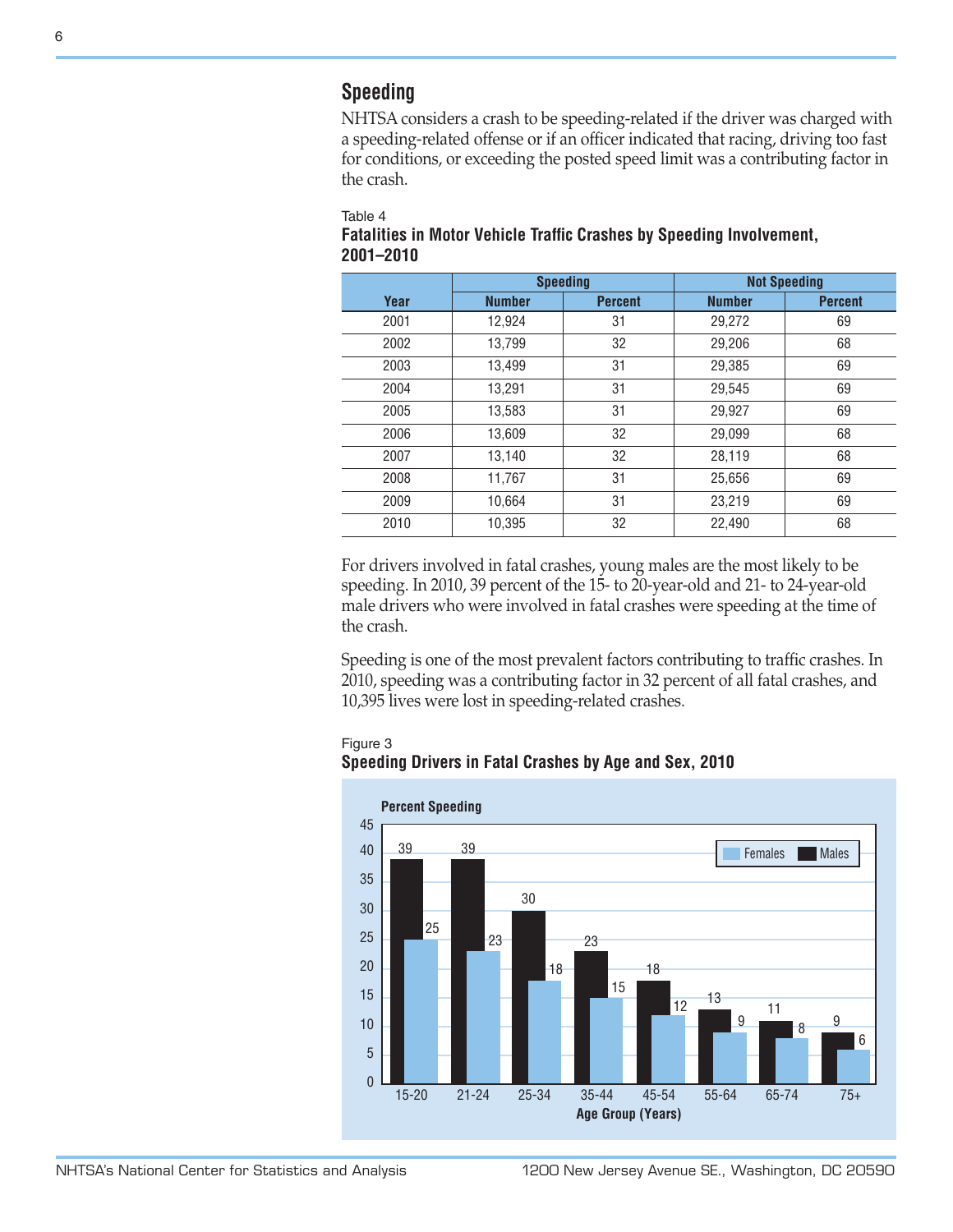In 2010, 86 percent of speeding-related fatalities occurred on roads that were not Interstate highways.

Alcohol involvement was prevalent for drivers who were speeding in fatal crashes in 2010. Forty-two percent of the drivers who were speeding in fatal crashes in 2010 had BAC levels of .08 g/dL or higher, compared with only 16 percent for drivers who were not speeding.

#### Figure 4 **Percentage of All Drivers in Fatal Crashes by Speeding Involvement and BAC Level, 2010**

*In 2010, 86 percent of speeding-related fatalities occurred on roads that were not Interstate highways.*

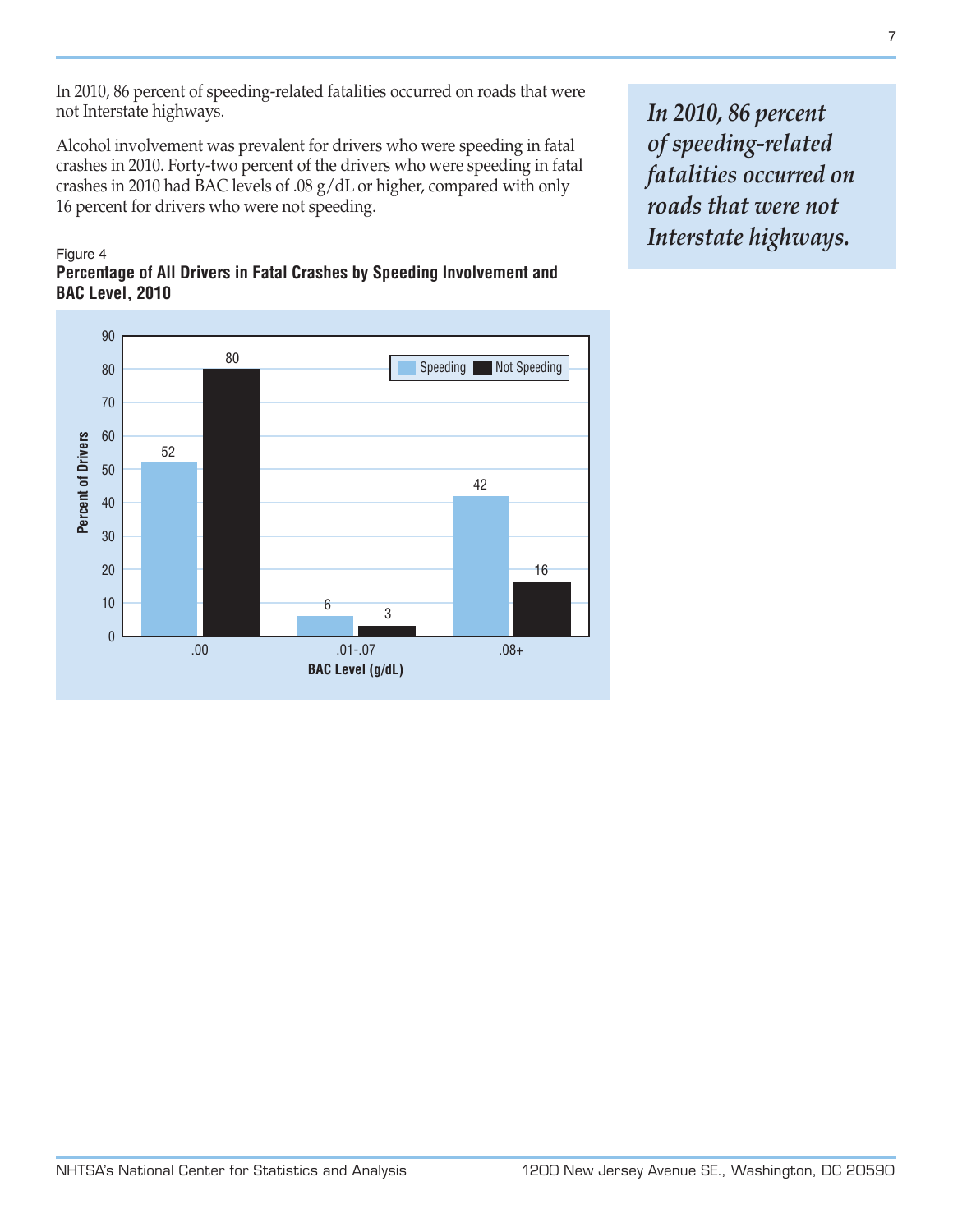# *In fatal crashes, 35 percent of motorcycle riders were speeding.*

In 2010, 35 percent of all motorcycle riders involved in fatal crashes were speeding, as compared to 23 percent for passenger car drivers, 19 percent for light-truck drivers, and 8 percent for large-truck drivers.

#### Figure 5

**Speeding, Alcohol-Impaired, and Failure to Use Restraints Among Drivers Involved in Fatal Crashes by Vehicle Type, 2010**



Note: Among large-truck drivers, speeding and alcohol-impairment; as well as speeding, alcohol-impairment, and failure to use restraints was less than 0.5 percent.

*Per vehicle mile traveled in 2010, motorcyclists were 30 times more likely than passenger car occupants to die in a motor vehicle traffic crash.*

## **Motorcycles**

The 4,502 motorcyclist fatalities in 2010 accounted for 14 percent of all traffic fatalities for the year. An additional 82,000 motorcyclists were injured.

Per vehicle mile traveled in 2010, motorcyclists were 30 times more likely than passenger car occupants to die in a motor vehicle traffic crash and 5 times more likely to be injured.

In 2010, 42 percent of fatally injured motorcycle riders and 51 percent of fatally injured motorcycle passengers were not wearing helmets at the time of the crash.

More than one-fifth of motorcycle riders (22%) involved in fatal crashes in 2010 were driving the vehicles with invalid licenses at the time of the collision.

The percentage of motorcycle riders involved in fatal crashes in 2010 who had BAC levels of .08  $g/dL$  or higher  $-28$  percent — was higher than for any other type of motor vehicle driver (as shown in Figure 5).

NHTSA estimates that helmets saved the lives of 1,550 motorcyclists in 2010. If all motorcyclists had worn helmets, an additional 706 lives could have been saved.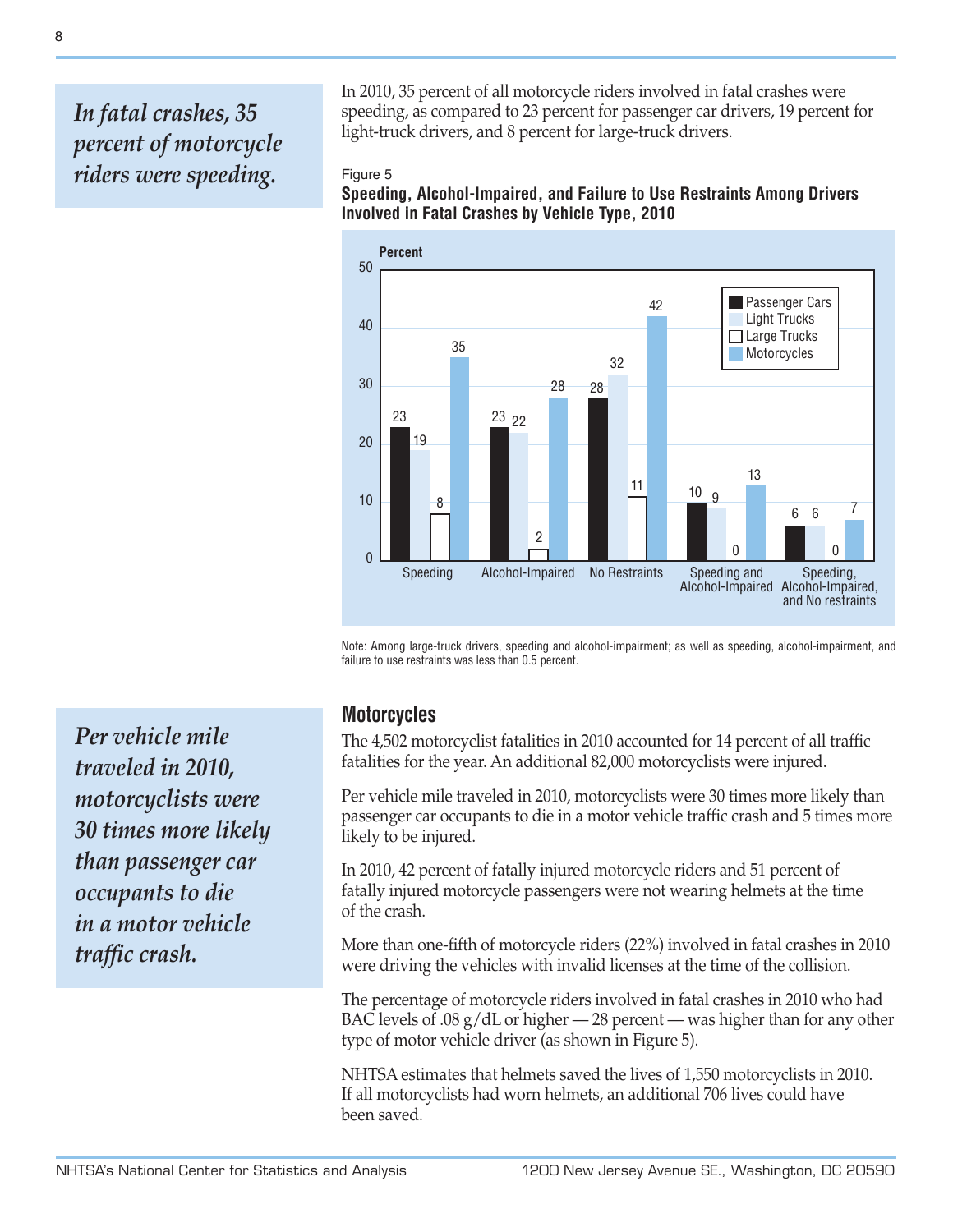In 2010, 11 percent (3,675) of all the motor vehicle traffic fatalities involved large trucks (gross vehicle weight rating greater than 10,000 pounds).

Of the fatalities that resulted from crashes involving large trucks, 76 percent were occupants of other vehicles, 14 percent were occupants of large trucks, and 10 percent were nonoccupants.

#### Table 5 **People Killed and Injured in Crashes Involving Large Trucks, 2010**

|                |                                                                         | <b>Number</b> | <b>Percentage of Total</b> |
|----------------|-------------------------------------------------------------------------|---------------|----------------------------|
| <b>Killed</b>  | Occupants of Large Trucks                                               | 529           | 14                         |
|                | in Single-Vehicle Crashes                                               | 337           | 9                          |
|                | in Multiple-Vehicle Crashes                                             | 192           | 5                          |
|                | Occupants of Other Vehicles in Crashes<br><b>Involving Large Trucks</b> | 2,790         | 76                         |
|                | Nonoccupants (Pedestrians,<br>Pedalcyclists, etc.)                      | 356           | 10                         |
|                | Total                                                                   | 3,675         | 100                        |
| <b>Injured</b> | Occupants of Large Trucks                                               | 20,000        | 25                         |
|                | in Single-Vehicle Crashes                                               | 9,000         | 11                         |
|                | in Multiple-Vehicle Crashes                                             | <i>11.000</i> | 13                         |
|                | Occupants of Other Vehicles in Crashes<br><b>Involving Large Trucks</b> | 58,000        | 73                         |
|                | Nonoccupants (Pedestrians,<br>Pedalcyclists, etc.)                      | 2,000         | $\overline{2}$             |
|                | <b>Total</b>                                                            | 80,000        | 100                        |

*Eleven percent of all motor vehicle traffic fatalities in 2010 involved large trucks.*

Large trucks accounted for 8 percent of all vehicles involved in fatal crashes and 3 percent of all vehicles involved in injury and property-damage-only crashes in 2010.

More than two-thirds (70%) of the large trucks involved in fatal crashes in 2010 collided with other motor vehicles in transport.

## **Passenger Vehicles**

In 2010, 22,187 passenger vehicle occupants were fatally injured, accounting for 80 percent of all occupant fatalities (passenger cars 45%, light trucks 35%). Light trucks consist of SUVs, pickups, and vans. An additional 1,986,000 passenger vehicle occupants were injured, representing 94 percent of all occupants injured (passenger cars 59%, light trucks 35%). The average age of passenger vehicle occupant killed in crashes in 2010 was 42.

In 2010, 51 percent of passenger vehicle occupant fatalities occurred in vehicles that sustained frontal damage.

Ejection from the vehicle accounted for 27 percent of all passenger vehicle occupant fatalities. The ejection rate for occupants of passenger cars in fatal crashes was 19 percent and for light trucks was 37 percent.

*Twenty-seven percent of all passenger vehicle occupants killed were ejected from the vehicle.*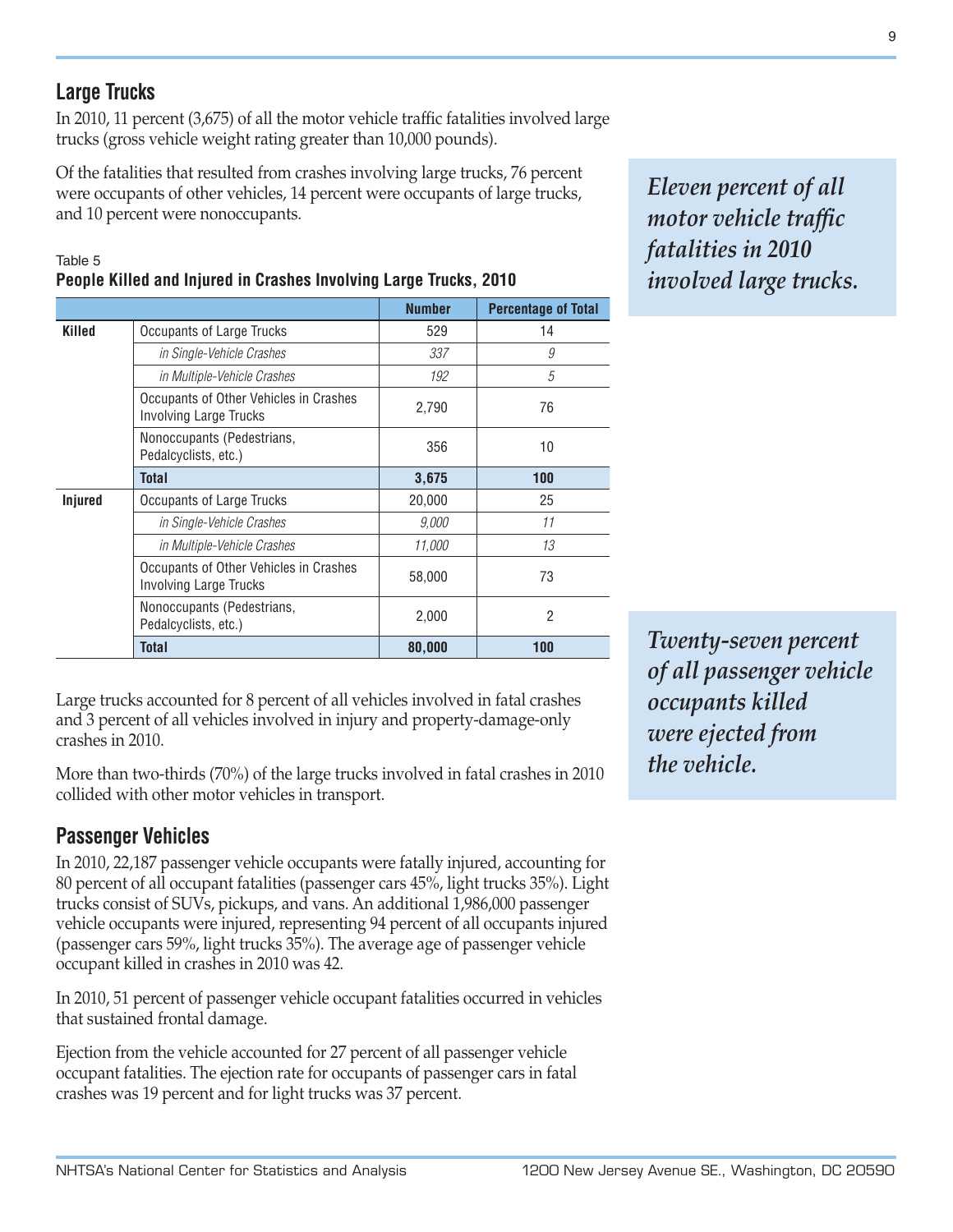*Fifty-one percent of the passenger vehicle occupants killed in traffic crashes in 2010 were unrestrained.*

More than half (51%) of the passenger vehicle occupants killed in traffic crashes in 2010 were unrestrained.

SUVs had the highest rollover involvement rate of any vehicle type in fatal crashes — 32 percent, as compared with 27 percent for pickups, 16 percent for vans, and 16 percent for passenger cars.

### Figure 6 **Fatalities in Traffic Crashes, 2001 and 2010**



*In 2010, older people (65+) made up 17 percent of all traffic fatalities and 19 percent of all pedestrian fatalities.*

## **Older Population**

In 2010, 13 percent (40.4 million) of the total U.S. resident population were people age 65 and older.

In 2010, 5,484 older individuals (65+) were killed and 188,000 were injured in traffic crashes, accounting for 17 percent of all people killed and 8 percent of all the people injured in traffic crashes during the year. Older individuals made up 16 percent of all vehicle occupant fatalities, and 19 percent of all pedestrian fatalities.

The percentage of older drivers involved in fatal crashes in 2010 who had BAC levels of .08 g/dL or higher (6%) was lower than for any other group of adult drivers.

Fatalities in crashes involving older drivers increased by 2 percent, from 5,613 in 2009 to 5,750 in 2010. Most traffic fatalities involving older drivers in 2010 occurred during the daytime (77%).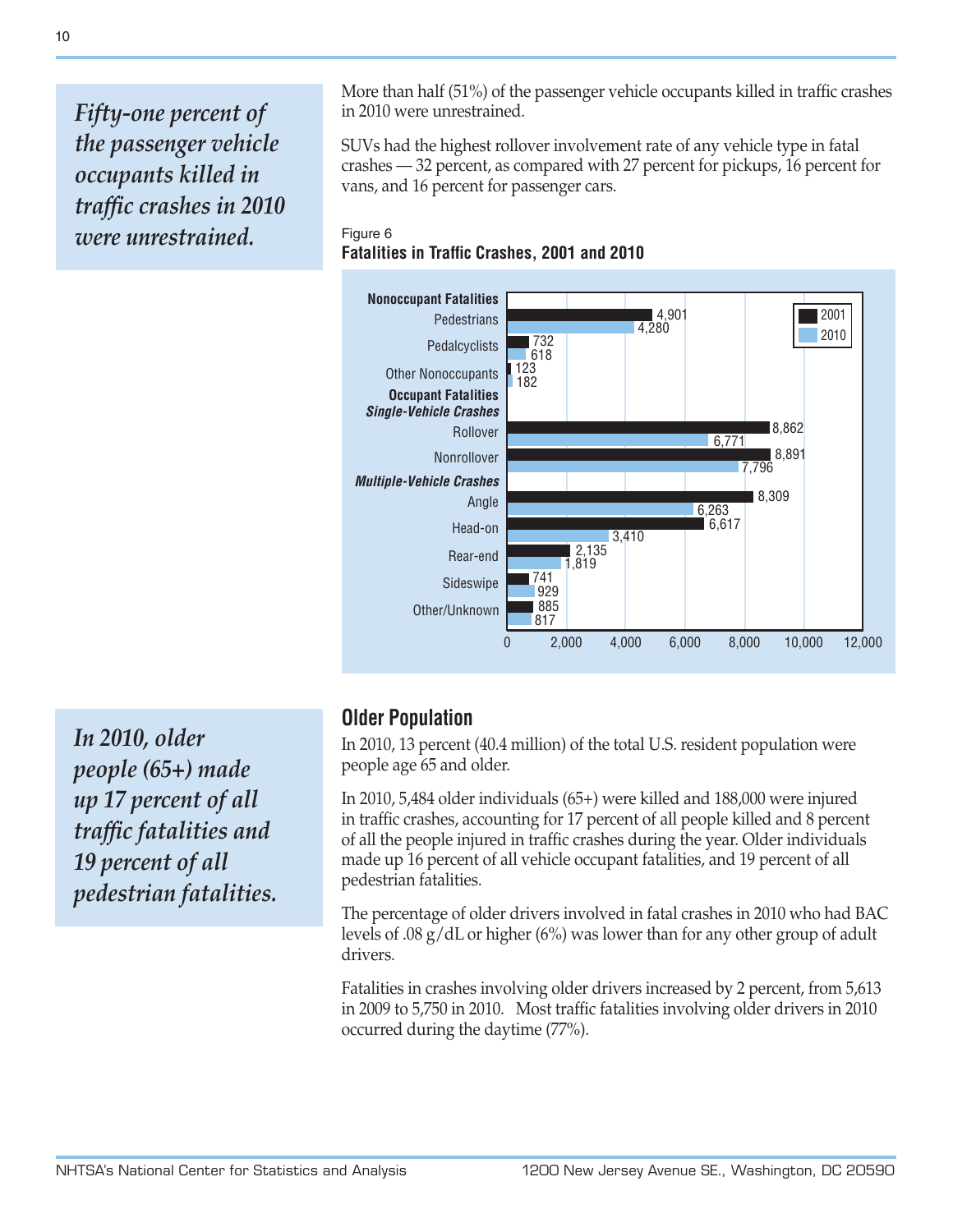# **Young Drivers**

In 2010, 4,585 young drivers ages 15 to 20 years old were involved in fatal crashes — a 44-percent decrease from the 8,166 involved in 2001. Driver fatalities for this age group decreased by 46 percent between 2001 and 2010.

Of all (44,440) drivers involved in fatal crashes, 10 percent (4,585) were young drivers, and of all (9,542,000) drivers involved in police-reported crashes, 14 percent (1,315,000) were young drivers.

In 2010, 30 percent of the young drivers who were killed in crashes had a BAC of .01 g/dL or higher; 25 percent had a BAC of .08 g/dL or higher.

Drivers are less likely to use restraints when they have been drinking. In 2010, 56 percent of the young drivers of passenger vehicles involved in fatal crashes who had been drinking were unrestrained. Of the young drivers who had been drinking and were killed in crashes, 71 percent were unrestrained. In comparison, of the non-drinking young drivers killed, 47 percent were unrestrained.

# **Children**

In 2010, of the 32,885 traffic fatalities in the United States, the 14-and-younger age group accounted for 4 percent (1,210). This age group accounted for 3 percent (876) of all vehicle occupant fatalities, 8 percent (171,000) of all the people injured in motor vehicle crashes, and 7 percent (147,000) of all the vehicle occupants injured in crashes. During 2010, fatalities in this age group (1,210) decreased 8 percent from the 1,320 fatalities in 2009.

One-fifth (19%) of all children between the ages of 5 and 9 who were killed in motor vehicle traffic crashes were pedestrians. Among fatalities in children age 14 and younger, pedestrian fatalities accounted for 21 percent in 2010.

In 2010, a total of 1,210 children age 14 and younger were killed in motor vehicle traffic crashes. Of those 1,210 fatalities, 211 (17%) occurred in alcoholimpaired driving crashes. Out of those 211 deaths, 131 (62%) were occupants of a vehicle with a driver who had a BAC level of .08 g/dL or higher. Another 25 children were pedestrians or pedalcyclists who were struck by drivers with a BAC of .08 g/dL or higher.

# **Pedestrians**

In 2010, 4,280 pedestrians were killed and 70,000 were injured in traffic crashes in the United States, representing 13 percent of all fatalities and 3 percent of all people injured in traffic crashes.

On average, a pedestrian is killed in a motor vehicle crash every 123 minutes, and one is injured every 8 minutes.

Alcohol involvement — either for the driver or the pedestrian — was reported in 47 percent of the traffic crashes that resulted in pedestrian fatalities. Of the pedestrians involved, 33 percent had BAC levels of .08 g/dL or higher. Of the drivers involved in these fatal crashes, only 14 percent had BAC levels of .08 g/ dL or higher. In 6 percent of the crashes, both the driver and the pedestrian had BAC levels of .08 g/dL or higher.

*In 2010, 10 percent of all the drivers involved in fatal crashes were between 15 and 20 years old.*

*Pedestrian fatalities in 2010 were 13 percent lower than in 2001.*